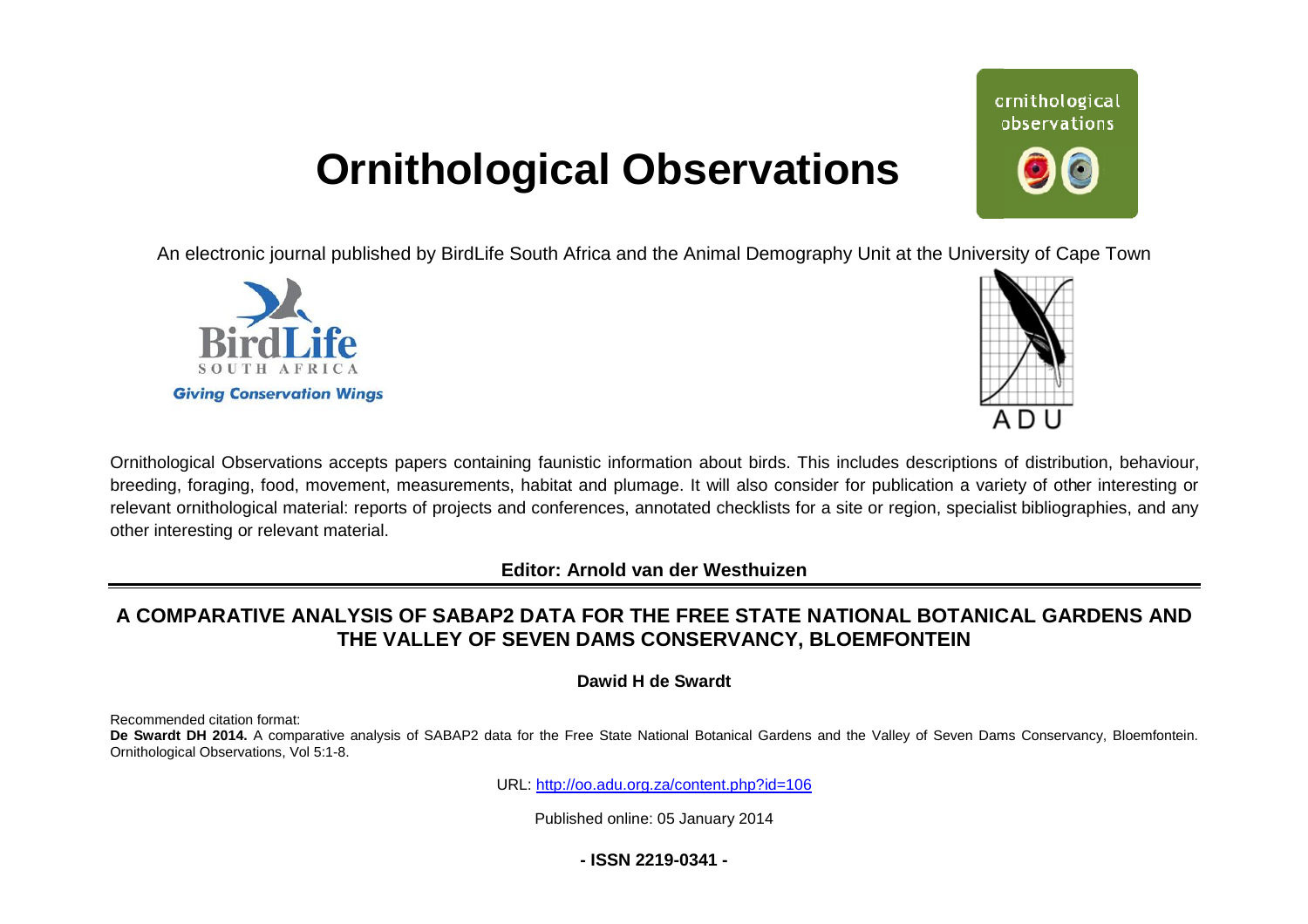

*Dawid H. de Swardt\** 

Department of Ornithology, National Museum, PO Box 266, Bloemfontein, 9300 Department of Ornithology, National Museum,<br>
PO Box 266, Bloemfontein, 9300<br>
\* Corresponding author: **dawie@nasmus.co.za** 

The Free State National Botanical Gardens (hereafter refer referred to as FSNBG) and the Valley of Seven Dams Conservancy (V7D) (on the northern outskirts of Pentagonpark, Helicon Heights and Hillsboro suburbs of Bloemfontein) fall within the borders of pentad 2900\_2610 for the purposes of the second Southern African Bird Atlas Project (SABAP2). As part of the South African National Biodiversity Institute's (SANBI) (which manages the FSNBG) programme to regularly update the lists of fauna in the National Botanical Gardens it manages, I decided to do monthly bird surveys at FSNBG, and adjoining areas of the pentad to collect data for SABAP2 (Fig 1). In doing so, I also assist SANBI with updating the FSNBG bird list. The aim of this paper is not to do a comparative study between the SABAP1 and SABAP2 data for the 2926AA Quarter Degree Square (QDS; which includes 2900\_2610), but rather a comparison of the birds of the FSNBG and V7D areas, including historical records obtained at the FSNBG before SABAP2, and data from the Birds in ,Reserves Project (BIRP) collected during the ca. 20 years between the SABAP1 and SABAP2 atlas projects. ) programme to<br>otanical Gardens<br>FSNBG, the V7D

Kok (1996) carried out surveys of the FSNBG from November 1994 – July 1996 and listed 122 species for the gardens. During a similar



**Fig 1** - Map of the 2900\_2610 SABAP2 pentad showing the location of the Free State National Botanical Gardens (FSNBG) (A), Valley of Seven Dams Conservancy (V7D) (B), the Woodlands Estate area (C), the surrounding suburban areas and the R700 section of the Bultfontein road. Map of the 2900\_2610 SABAP2 pentad showing the location<br>ate National Botanical Gardens (FSNBG) (A), Valley of Seven<br>prvancy (V7D) (B), the Woodlands Estate area (C), the surrour<br>suburban areas and the R700 section of the B

period the author did a study on Malachite Sunbirds *Nectarinia*  famosa in the gardens and other ringing projects were also carried out at the gardens (see De Swardt 1995, De Swardt et al. 2004).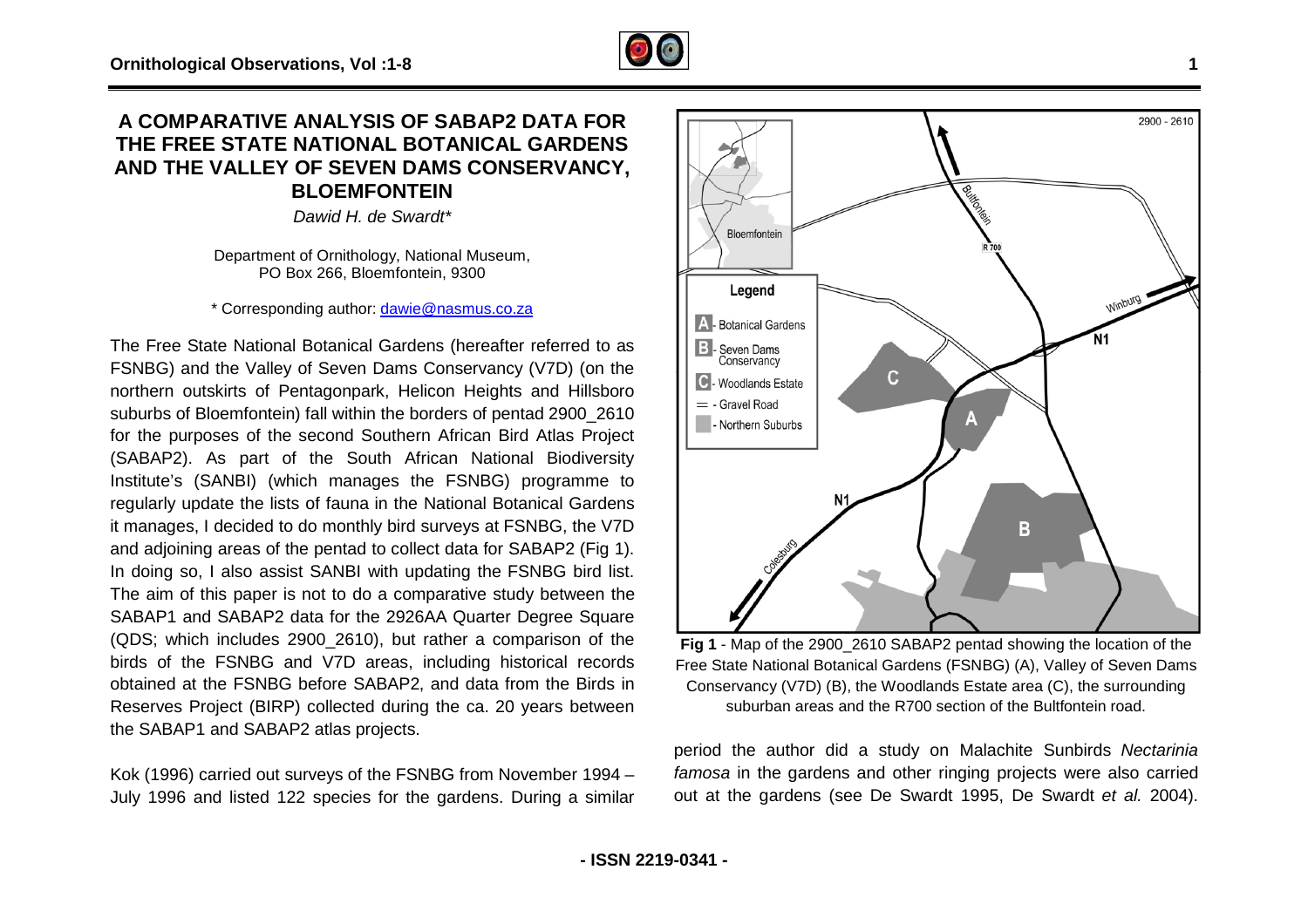



**Fig 2** - Habitat in the Free State National Botanical Gardens around the main dam, with the bird hide in the back ground, surrounded by the hilly areas dominated by *Olea europea* subsp. *africana* and other tree species. Interesting waterbirds observed at the dam include: Golia Goliath Heron, Purple Heron, African Swamphen, several water bird species and in the reeds, African Reed Warblers and Levailliant's Cisticola. Yellow-crowned Bishops frican Reed Warblers and Levailliant's Cisticola. Yellow-crowned Bishop<br>have been observed at the dam after periods of high rainfall and Threebanded Plovers on the shore of the dam when the water level drops. In the surrounding hilly areas interesting birds include Grey-backed Cisticola, surrounding hilly areas interesting birds include Grey-backed Cisticola,<br>Layard's Tit-Babbler, Karoo Shrub-Robin, Lesser Honeyguide and Browncrowned Tchagra. (Photo: Christopher Wills)

Formal bird surveys at the V7D have neither been conducted nor published, except for BirdLife Free State surveys or my own observations and BIRP data collected at the two sites.



Example and Botanical Gardens around the<br>
Fig 3 - The main dam in the Valley of Seven Dams Conservancy area.<br>
the back ground, surrounded by the hilly<br>
Fig 3 - The main dam in the Valley of Seven Dams Conservancy area.<br>
Ex Water birds, such as Red-knobbed Coots, Little Grebe, Squacco Heron, Black-crowned Night Heron, African Swamphen and duck species such as Black-crowned Night Heron, African Swamphen and duck species such as<br>White-faced Duck, South African Shelduck and Yellow-billed Duck. Whitebacked Duck and Black Heron also have been observed in the other small dams along the drainage lines of the stream. Malachite, Pied and Giant dams along the drainage lines of the stream. Malachite, Pied and Giant<br>Kingfishers also have been observed sporadically at the dams and along the streams. (Photo: Dawie de Swardt) . (Photo: Dawie Fig 3 - The main dam in the Valley of Seven Dams Conservancy area.

Kok (1996) and De Swardt et al. (2004) have described the habitats of the FSNBG, consisting mainly of the lower-lying cultivated gardens with two small dams with emergent reed vegetation along a stream which separate the *Olea europea* spp. *africana* and *Searsia lancea* dominated hilly areas from the lower-lying habitats (Fig 2). Various

**- ISSN 2219-0341 -**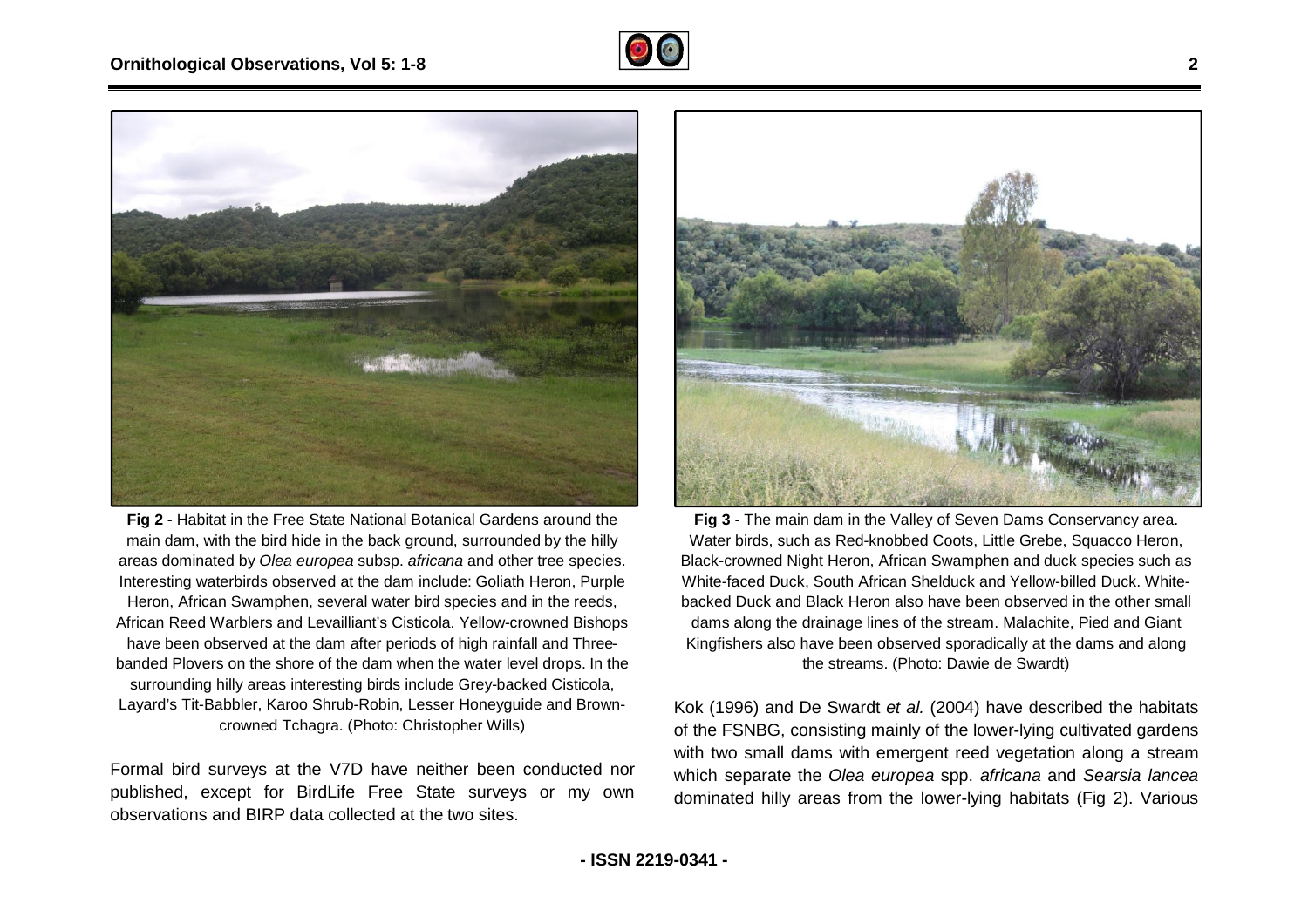



**Fig 4** - Habitat scene in shrubby grassland near drainage lines in the Valley **j 4** - Habitat scene in shrubby grassland near drainage lines in the Vall<br>of Seven Dams Conservancy area. Birds such as Rufous-naped Lark, Eastern Clapper Lark, Desert Cisticola, Plain-backed Pipit, Cinnamonbreasted Bunting and small flocks of Cape Penduline Tit are regularly observed in this area. (Photo: Dawie de Swardt)

indigenous plant species cultivated in the gardens attract birds, e.g. several clumps of *Leonotis leonurus*, *Crassula* spp and *Aloe* spp which are a nectar source for sunbird species. The V7D is 89 ha in extent and is characterized by a number of streams where several dams are impounded (hence the name) (Fig 3). The area comprises mainly grassland with succulent and dwarf scrubland communities along streams, on sheet rock and stony outcrop areas (Fig 4) (Dingaan and Du Preez 2002). Woody shrub communities (such as at the FSNBG) including mainly *Olea* and *Searsia* species also occur on the hilly areas of the valley.

Monthly bird surveys were carried out between February 2008 and Monthly bird surveys were carried out between February 2008 and<br>May 2013 at the FSNBG, V7D and surrounding areas for SABAP2. Records of birds occurring at these two localities were kept separately for comparative purposes. In addition, historical records from before the initiation of SABAP2 are also discussed and compared. BIRP data (for FSNBG and V7D) from 1993-2007 are also incorporated and discussed. f birds occurring at these two localities were kept<br>for comparative purposes. In addition, historical records<br>e the initiation of SABAP2 are also discussed and

#### **Results and discussion**

During surveys for SABAP2 (July 2007-May 2013) a total of 228 bird species have been recorded in the 2900\_2610 pentad. This area includes the FSNBG, V7D, the Woodland Hills Wildlife Estate area includes the FSNBG, V7D, the Woodland Hills Wildlife Estate area<br>and surrounding areas such as the suburban areas of the northern outskirts of Bloemfontein and sections along the Bultfontein road outskirts of Bloemfontein and sections along the Bultfontein road<br>(R700) from the N1 highway and the Shell Ultra City. My surveys (69 out of 166 full protocol lists) cover only the FSNBG, V7D (158 species recorded), and sections of the suburban areas and along the species recorded), and sections of the suburban areas and along the<br>Bultfontein road. The current bird list for the FSNBG stands at 168 species, of which 134 species (79.7%) have been recorded during the SABAP2 period. This represents quite a good total for the gardens, considering that the average list for the first hour of full protocol SABAP2 lists varied from 30-56 species. The 20 most frequently recorded bird species for the pentad are listed in Table 1. AP2 period. This represents quite a good total for the<br>considering that the average list for the first hour of full<br>SABAP2 lists varied from 30-56 species. The 20 most

Table 2 lists 27 species which have low SABAP2 reporting rates or only a few sightings obtained during SABAP2 at the gardens, but are nevertheless included in the current FSNBG bird list. The following species were not recorded in the FSNBG (DDS surveys), but are represented by a few sightings in V7D and along the Bultfontein road: White-fronted Bee-eater, Fork-tailed Drongo, Pied Starling and White-throated Canary. These species were also recorded as vagrants during the Birds in Reserves (BIRP) period (1993-2007) at were not recorded in the FSNBG (DDS surveys), but are<br>ted by a few sightings in V7D and along the Bultfontein<br>nite-fronted Bee-eater, Fork-tailed Drongo, Pied Starling and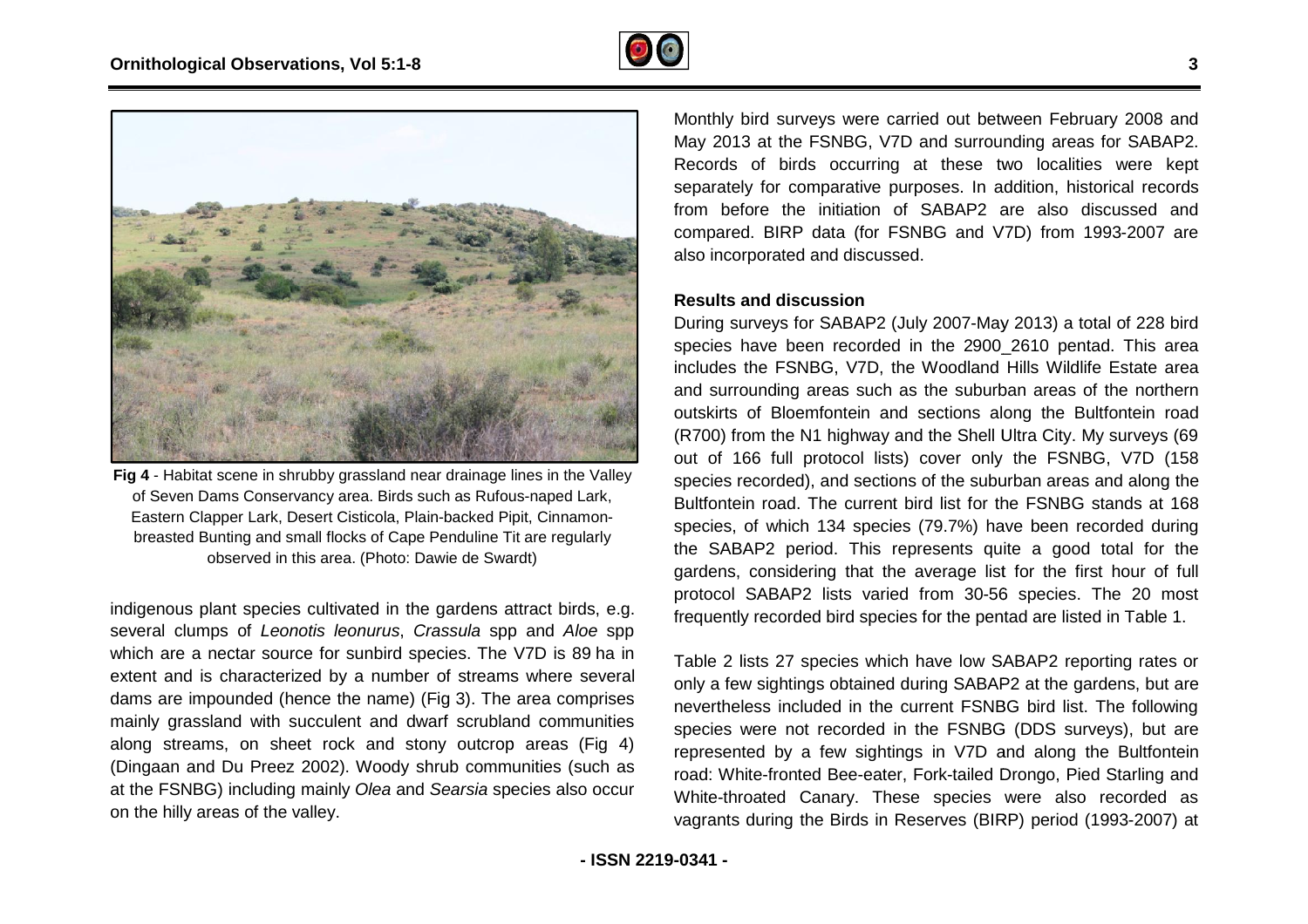

the FSNBG and V7D areas. Although the Anteating Chat was recorded 16 times during SABAP2, elsewhere in the pentad by SABAP2 observers, it was reported only once in the V7D and was never recorded along the Bultfontein road. . Although the Anteating Chat was<br>
ABAP2, elsewhere in the pentad by<br>
ported only once in the V7D and was<br>
portein road.<br>
Ily associated with grassland areas,<br>
re not recorded at the FSNBG (Table<br>
e resident in the V7D are

A total of 18 species, mostly associated with grassland areas, recorded in the V7D area, were not recorded at the FSNBG (Table 3). The following species were resident in the V7D area and were also recorded during the BIRP data collecting period: Rufous and Eastern Clapper Larks, Desert and Cloud Cisticolas and Cape Longclaw. Other interesting species in the same area include Gabar Goshawk, Kurrichane Buttonquail, African Snipe, Black Heron, African Harrier-hawk (mostly observed near high reservoir in Dan Pienaar) and in 2013, Lark-like Bunting. Mountain Wheatear were recorded in 1998-2003 period in the Pentagonpark suburb (seven BIRP cards), but during SABAP2 only 6 records were obtained (most of them possibly from the Woodland Estate area) and I never observed them in the vicinity again. However, three birds were observed during April 2013 in new development areas in Pentagonpark adjacent the V7D and could be a localized resident in newly established development areas. African Pipits were recorded at V7D during BIRP (January, March, June and July records), but there were no observations of this species here during SABAP2 surveys (although commonly recorded in grassland along the Bultfontein road (R700). Long-billed and Plain-backed Pipits were infrequently observed in the V7D area. wk (mostly observed near high reservoir in Dan 013, Lark-like Bunting. Mountain Wheatear were 2003 period in the Pentagonpark suburb (seven luring SABAP2 only 6 records were obtained (most from the Woodland Estate area) an

Table 4 lists 56 species recorded in adjacent areas of the 2900\_2610 pentad, but not recorded at the FSNBG or V7D areas. Most of these Bultfontein road (R700). Long-billed and Plain-backed Pipits were<br>infrequently observed in the V7D area.<br>Table 4 lists 56 species recorded in adjacent areas of the 2900\_2610<br>pentad, but not recorded at the FSNBG or V7D are Bultfontein road (Temminck's and Double-banded Courser, Spikeheeled, Red-capped and Pink-billed Lark, Capped Wheatear and

weavers occurs at a farm next to the Bultfontein road and p possibly more colonies occur in the surrounding areas (this species is included on the FSNBG list, but no recent records exist). There is an old BIRP record from April (year unknown) of a Brown-hooded Kingfisher for FSNBG and there are presently four records for this species during SABAP2 in this pentad. Freckled Nightjars heard calling on several occasions at the Woodlands estate opposite the FSNBG and have been confirmed in January 2013 (RJN, pers comm.). Redchested Cuckoos were observed at FSNBG during the 1990's, but were more regularly observed and heard in the more developed suburban areas of Dan Pienaar and Heuwelsig areas. Kalahari Scrub Robin. A small colony of White-browed Sparrowıring SABAP2 in this pentad. Freckled Nightjars heard<br>several occasions at the Woodlands estate opposite the<br>าd have been confirmed in January 2013 (RJN, pers

teating Chat was<br>
in the pental by weavers occurs at a farm met to the Bulfondein<br>
in the V7D and was more colonies occur in the surrounding areas<br>
included on the FSNBG list, but no recent records<br>
included on the FSNBG i A total of 9 species were recorded prior to the SABAP2 project at the A total of 9 species were recorded prior to the SABAP2 project at the<br>FSNBG; these include records during the post-SABAP1 period and historical records (Table 5). Historical records include a sighting of an African Rock Pipit which is described as having an "uncertain status" in the hilly areas of the gardens and was recorded in the Bishops Glen area north-east of Bloemfontein (Grobler 1986). This species is quite common at several sites within a radius of 20 km of Bloemfontein's city centre (SABAP2 data, pers. obs.). Another interesting<br>historical record is that of a road-killed Lilac-breasted Roller collected historical record is that of a road-killed Lilac-breasted Roller collected near the entrance of the FSNBG on 7 February 1991 (Nuttall and De Swardt 1991). Several sightings of this species were obtained in the central and south-western Free State, suggesting some movements in this species after periods of high rainfall and inclement conditions. A Black Stork was also recorded flying over the gardens on 5 December 1993 (Nuttall 1994); no recent records exist from this 5 December 1993 (Nuttall 1994); no recent records exist from this<br>area however. Species recorded during ringing studies include Dusky Sunbird and Golden-breasted Bunting (Kok 1996, De Swardt *et al*. 2004, unpubl SAFRING data).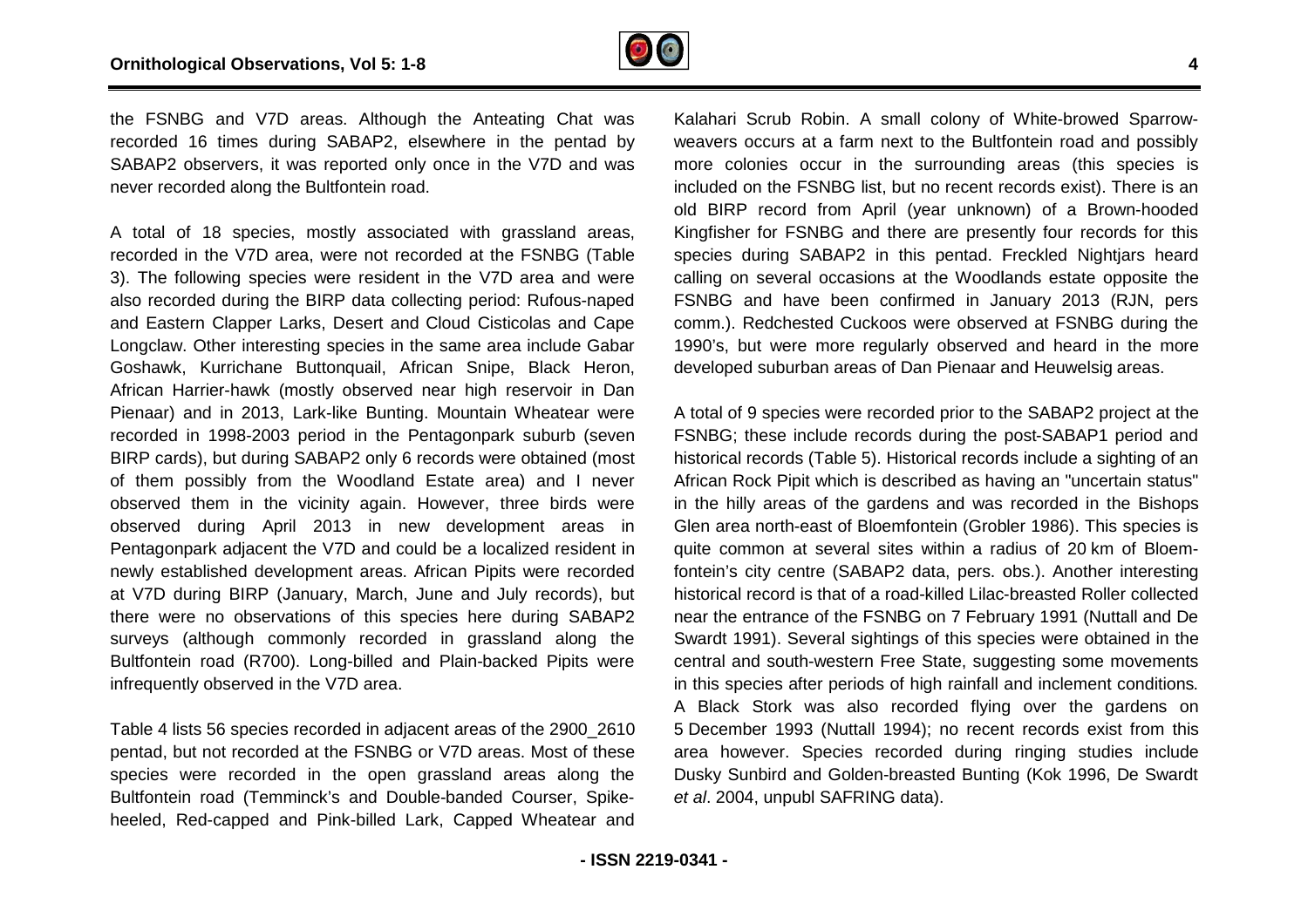

The FSNBG and V7D areas are surrounded by built up areas and housing developments (currently in Pentagonpark / Helicon Heights and Lilyvale areas); these thus now represent "green" islands surrounded by development. These areas situated on the outskirts of Bloemfontein are surrounded by natural veld. The conservation of these "green" areas which form a network corridors between different habitats is important, as highlighted by Dingaan and Du Preez (2002), referring specifically to the rare plant communities which occur in the V7D Conservancy area. The dams at both the FSNBG and in the V7D area are also a haven for waterfowl species.

Bird surveys during SABAP1 were carried out on a Quarter Degree Square (QDS) scale, while during SABAP2 data is collected at a finer scale (5" x 5"); the Bloemfontein 2926AA QDS is now represented by nine 5" x 5" pentads. The FSNBG and V7D areas comprise only a part of this pentad, showing how bird communities can differ between two areas. The value of continuous record keeping (by compiling regular bird lists) must also emphasized – these two areas are also BIRP sites and as such, data collection has also been carried out in the 15 or so years between the SABAP1 and SABAP2 projects. During the BIRP project, a total of 117 species were recorded for FSNBG and 114 species for V7D.

**- oo0oo -** 

#### **Acknowledgements**

Thanks are due to the Animal Demography Unit (ADU) for allowing use of both BIRP and SABAP2 data for this contribution. Sincere thanks as well to all the observers who submitted SABAP2 data. Rick Nuttall (National Museum, Bloemfontein) commented of this paper. between the SABAP1 and SABAP2 projects.<br>
bject, a total of 117 species were recorded for<br>
cies for V7D.<br>
- **oo0oo -**<br> **SABAP2 data for this contribution. Sincere**<br>
II the observers who submitted SABAP2 data.<br>
I Museum, Blo

#### **References**

**De Swardt DH, Grobler GPJ, Oschadleus HD 2004. HD 2004.** Bird ringing in the Free State National Botanical Gardens, Bloemfontein, with notes on recaptures. Afring News 33: 65-69.

**Dingaan MNV, Du Preez PJ 2002.** The phytosociology of the succulent dwarf shrub communities that occur in the Valley of Seven Dams area, Bloemfontein. Navorsinge van die Nasionale Bloemfontein 18: 33-48. **Dingaan MNV, Du Preez PJ 2002.** The phytosociology of the<br>succulent dwarf shrub communities that occur in the Valley of Seven<br>Dams area, Bloemfontein. Navorsinge van die Nasionale Museum,

Grobler NJ 1986. Toevoegings tot Bloemfontein voëllys. Mirafra 3: 28.

Kok JDS 1996. Birds of the Free State National Botanical Garden. Mirafra 13: 55-61.

**Nuttall RJ 1994.** Sightings of interest - OFS region. Mirafra 11: 17-21.

**Nuttall RJ, De Swardt DH 1991.** Lilac-breasted Rollers breasted *Coracais*  caudata in the central and south-western OFS. Mirafra 8: 45.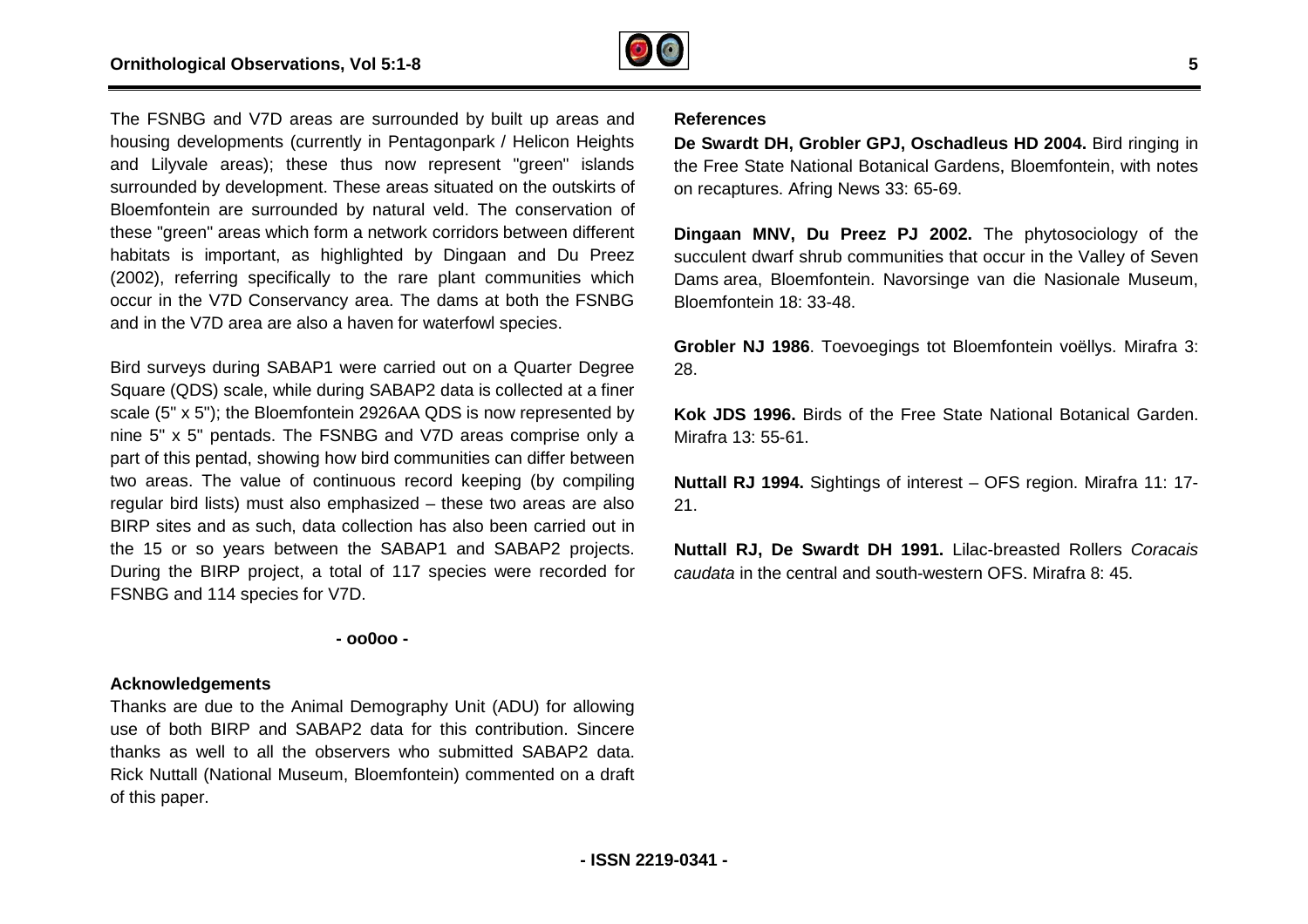

### **Table 1** - The 20 most frequently recorded bird species in the 2900\_2610 SABAP2 pentad (from 166 full protocol cards)

|      | Species                   | Sightings |
|------|---------------------------|-----------|
| 317  | Laughing Dove             | 166       |
| 316  | Cape Turtle-Dove          | 166       |
| 1104 | Karoo Thrush              | 164       |
| 786  | Cape Sparrow              | 164       |
| 544  | African Red-eyed Bulbul   | 163       |
| 803  | Southern Masked-Weaver    | 162       |
| 581  | Cape Robin-Chat           | 162       |
| 311  | Speckled Pigeon           | 160       |
| 1171 | Orange River White-eye    | 159       |
| 84   | Hadeda Ibis               | 158       |
| 707  | <b>Common Fiscal</b>      | 152       |
| 439  | <b>Crested Barbet</b>     | 151       |
| 722  | <b>Bokmakierie</b>        | 148       |
| 245  | <b>Blacksmith Lapwing</b> | 148       |
| 391  | White-backed Mousebird    | 145       |
| 686  | Cape Wagtail              | 132       |
| 242  | Crowned Lapwing           | 119       |
| 432  | Acacia Pied barbet        | 117       |
| 392  | Red-faced Mousebird       | 114       |
| 735  | <b>Wattled Starling</b>   | 111       |

#### Table 2 - Bird species included on the FSNBG list, but with low SABAP2 reporting rates (n=27)

| 63  | Green-backed Heron          |
|-----|-----------------------------|
| 67  | Little Bittern              |
| 83  | Glossy Ibis                 |
| 85  | African Spoonbill           |
| 94  | Cape Shoveler               |
| 98  | Cape Teal                   |
| 104 | <b>White-backed Duck</b>    |
| 139 | <b>Booted Eagle</b>         |
| 156 | Rufous-chested Sparrowhawk  |
| 169 | <b>Black Harrier</b>        |
| 253 | <b>Little Stint</b>         |
| 264 | <b>Wood Sandpiper</b>       |
| 288 | Grey-headed Gull            |
| 305 | <b>Whiskered Tern</b>       |
| 409 | White-fronted Bee-eater     |
| 419 | Green Wood-Hoopoe           |
| 501 | <b>Red-breasted Swallow</b> |
| 504 | South African Cliff-Swallow |
| 517 | Fork-tailed Drongo          |
| 575 | <b>Anteating Chat</b>       |
| 596 | <b>Icterine Warbler</b>     |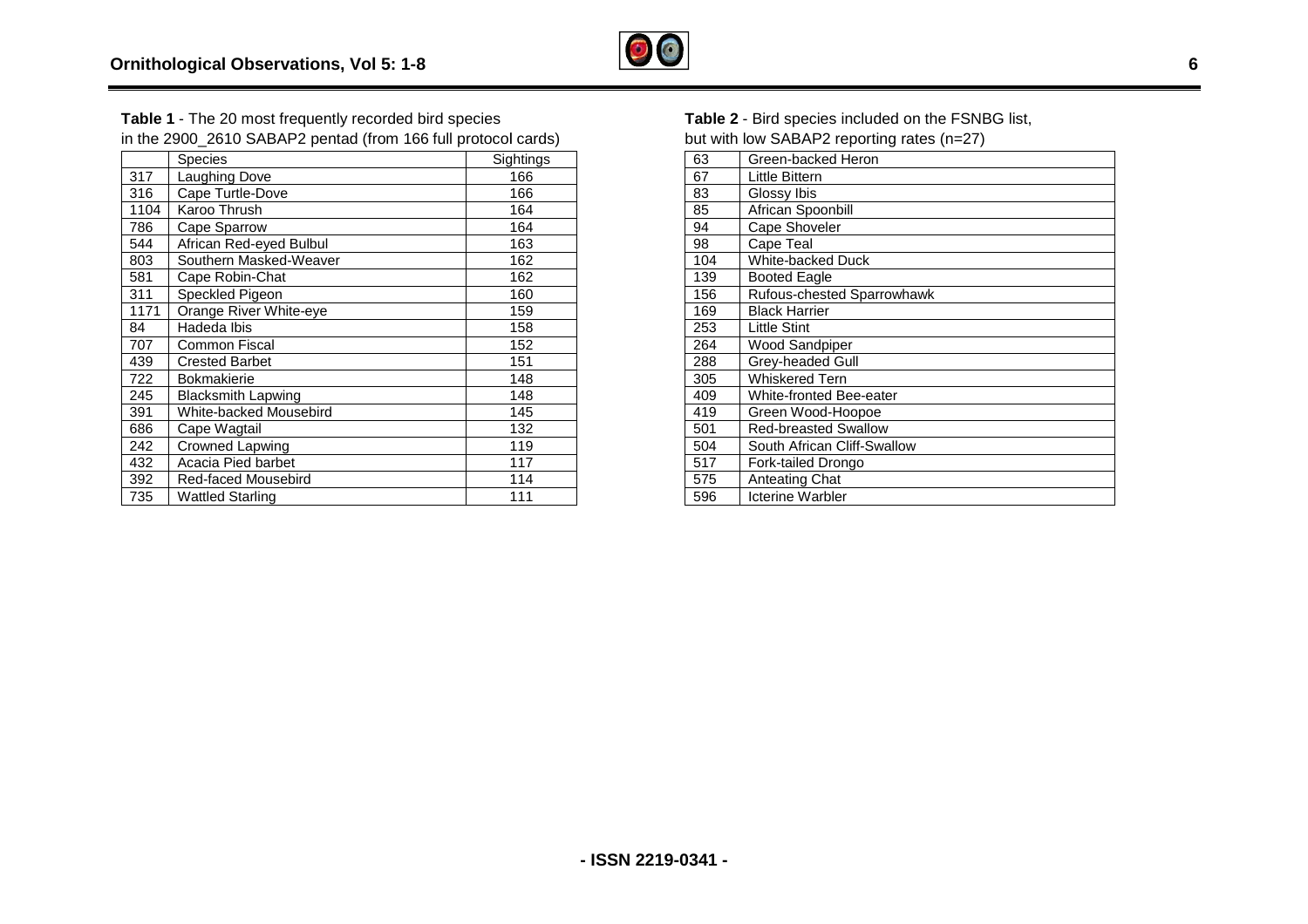

**Table 3** - Bird species recorded only in the V7D area (not in FSNBG) (n=18)

| 64   | <b>Black Heron</b>          |
|------|-----------------------------|
| 162  | Gabar Goshawk               |
| 171  | African Harrier-hawk        |
| 196  | Kurrichane Buttonquail      |
| 250  | African Snipe               |
| 372  | Rufous-cheeked Nightjar     |
| 380  | <b>African Black Swift</b>  |
| 458  | Rufous-naped Lark           |
| 564  | Mountain Wheatear           |
| 619  | <b>Rufous-eared Warbler</b> |
| 630  | Desert Cisticola            |
| 631  | Cloud Cisticola             |
| 693  | Long-billed Pipit           |
| 703  | Cape Longclaw               |
| 745  | <b>Red-winged Starling</b>  |
| 857  | Cape Canary                 |
| 871  | Lark-like Bunting           |
| 1183 | Eastern Clapper Lark        |

## **Table 4** - Bird species not recorded at the FSNBG or V7D, but in surrounding areas of 2600\_2610 pentad during SABAP2 (n=56) 2600\_2610 pentad

|              | $\frac{1}{2}$ is called the contract of $\frac{1}{2}$ in the contract darmly of the $\frac{1}{2}$ |  |  |
|--------------|---------------------------------------------------------------------------------------------------|--|--|
| $\mathbf{1}$ | Common Ostrich                                                                                    |  |  |
| 105          | Secretarybird                                                                                     |  |  |
| 113          | Peregrine Falcon                                                                                  |  |  |
| 120          | Red-footed Falcon                                                                                 |  |  |
| 122          | <b>Greater Kestrel</b>                                                                            |  |  |
| 129          | Yellow-billed Kite                                                                                |  |  |
| 142          | Martial Eagle                                                                                     |  |  |
| 146          | <b>Black-chested Snake-eagle</b>                                                                  |  |  |
| 152          | Jackal Buzzard                                                                                    |  |  |
| 168          | <b>Pallid Harrier</b>                                                                             |  |  |
| 183          | <b>Natal Spurfowl</b>                                                                             |  |  |
| 189          | Common Quail                                                                                      |  |  |
| 197          | African Rail                                                                                      |  |  |
| 223          | <b>Blue Korhaan</b>                                                                               |  |  |
| 256          | <b>Ruff</b>                                                                                       |  |  |
| 258          | Common Sandpiper                                                                                  |  |  |
| 263          | Common Greenshank                                                                                 |  |  |
| 277          | Temminck's Courser                                                                                |  |  |
| 278          | Double-banded Courser                                                                             |  |  |
| 282          | <b>Black-winged Pratincole</b>                                                                    |  |  |
| 307          | Namaqua Sandgrouse                                                                                |  |  |
| 343          | Red-chested Cuckoo                                                                                |  |  |
| 359          | <b>Barn Owl</b>                                                                                   |  |  |
| 368          | Spotted Eagle-Owl                                                                                 |  |  |
| 371          | European Nightjar                                                                                 |  |  |
| 374          | <b>Freckled Nightjar</b>                                                                          |  |  |
| 384          | <b>Horus Swift</b>                                                                                |  |  |
| 386          | Alpine Swift                                                                                      |  |  |
| 402          | <b>Brown-hooded Kingfisher</b>                                                                    |  |  |
| 4131         | <b>Burchell's Coucal</b>                                                                          |  |  |
| 456          | Melodious Lark                                                                                    |  |  |
| 474          | Spike-heeled Lark                                                                                 |  |  |
| 484          | <b>Chestnut-backed Sparrowlark</b>                                                                |  |  |
| 485          | Grey-backed Sparrowlark                                                                           |  |  |
| 488          | Red-capped Lark                                                                                   |  |  |
| 490          | Pink-billed Lark                                                                                  |  |  |
| 498          | <b>Pearl-breasted Swallow</b>                                                                     |  |  |
| 519          | Eurasian Golden Oriole                                                                            |  |  |
| 522          | <b>Pied Crow</b>                                                                                  |  |  |
| 568          | Capped Wheatear                                                                                   |  |  |